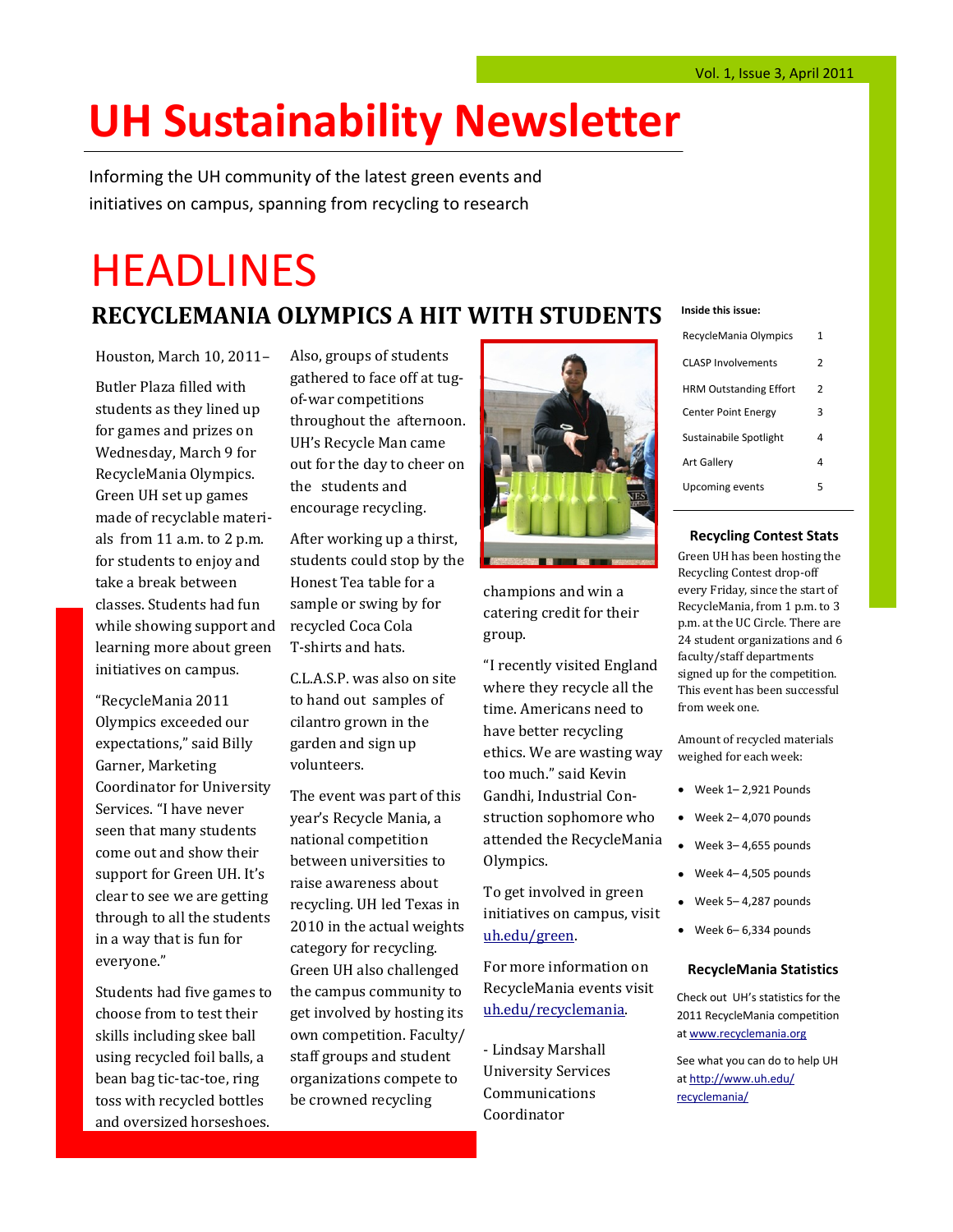#### **C.L.A.S.P. TAKES PART IN UH SPRING EVENT**

Page 2 UH Sustainability Newsletter

Houston, March 11, 2011 – C.L.A.S.P. volunteers demonstrate the joys of gardening to children attending the 21st Annual UH Faculty/Staff Spring Egg Hunt on Saturday, April 9. The group will have a table set up to help children plant seeds to take home to nourish and watch as they grow.

Children will be given a small container, soil and vegetable seeds at the Spring Vegetable Planting Station during the festivities at Lynn Eusan Park from 9 a.m. to noon. Basil, bean, okra and squash seeds will be available on a first come first served basis.

C.L.A.S.P. volunteers will help the children discover the pride that can come from getting your hands dirty and watching as seeds become vegetables. Parents can take home healthy recipes corresponding to some of the seeds available.

"We hope to teach them that springtime brings special gifts, and that because of the environment, each season brings a new set of tasty crops to enjoy," said Leah Wolfthal, C.L.A.S.P. director.

Over 250 children are expected to attend the event this year from the ages of 0-12. Arts, crafts and

entertainment will also be available for the family-friendly UH event.

To help the children during the Spring event and volunteer for C.L.A.S.P. , contact Leah Wolfthal at [lwolfth@central.uh.edu.](mailto:lwolfth@central.uh.edu) For more information on C.L.A.S.P. activities, become a Facebook fan at [http://www.facebook.com/](http://www.facebook.com/pages/Campus-Community-Garden/160638127118) [pages/Campus-Community-](http://www.facebook.com/pages/Campus-Community-Garden/160638127118)[Garden/160638127118.](http://www.facebook.com/pages/Campus-Community-Garden/160638127118)

- Lindsay Marshall

University Services Communications Coordinator

#### **HRM "GREEN TEAM" RALLIES COLLEGE TO RECYCLE**

Houston, March 03, 2011 – The RecycleMania Competition began with a visit from a large box truck labeled "Conrad Hilton" on the side. One of the first teams to drop off their goods was the Hilton's HRM Green Team. From now until the end of the competition, the smaller yet enthusiastic College of Hotel and Restaurant Management will be collecting recyclables to turn in for the competition. Katie Gorski is part of a core group of students that is working to rally the college's recycling efforts and win the RecycleMania team competition.

"We're doing it in shifts. I'd say there are about five or six of us who are really trying to manage all the folks who are interested," Gorski said. "We're trying to get all the student organizations each week to help out."

The College of Hotel and Restaurant Management is one of the smallest at the University of Houston with under a thousand undergraduates. According to Gorski, there are about ten organizations in the college that the Green Team is bringing together to recycle. Their main strategy for collecting, however, is not through the organizations; it is through bringing awareness to all the students in the college.

"Since we're recycling basically as a college, in our big classrooms we have recycle bins, ones for cans and bottles and also paper recycle bins," Gorski said. "They're dispersed throughout the college and right now our recycling mega center is in our student's lounge. Students can

come and bring stuff from home, but the majority, 95 percent of what we're collecting, is from the classrooms."

To do this, the Green Team is talking to the students directly. They visit the classrooms and informed the students about what means of recycling are available to them. One of the HRM advisors, Daniel Arocha, even goes the extra step and transforms himself into a recycling mascot.

"He dresses up as Recycle Man," Gorski said. "He comes to the classroom, and he pumps up students and lets them know what we can or cannot recycle. He has this little green costume, essentially like a recycling bin."

Gorski said their efforts were almost immediately seen after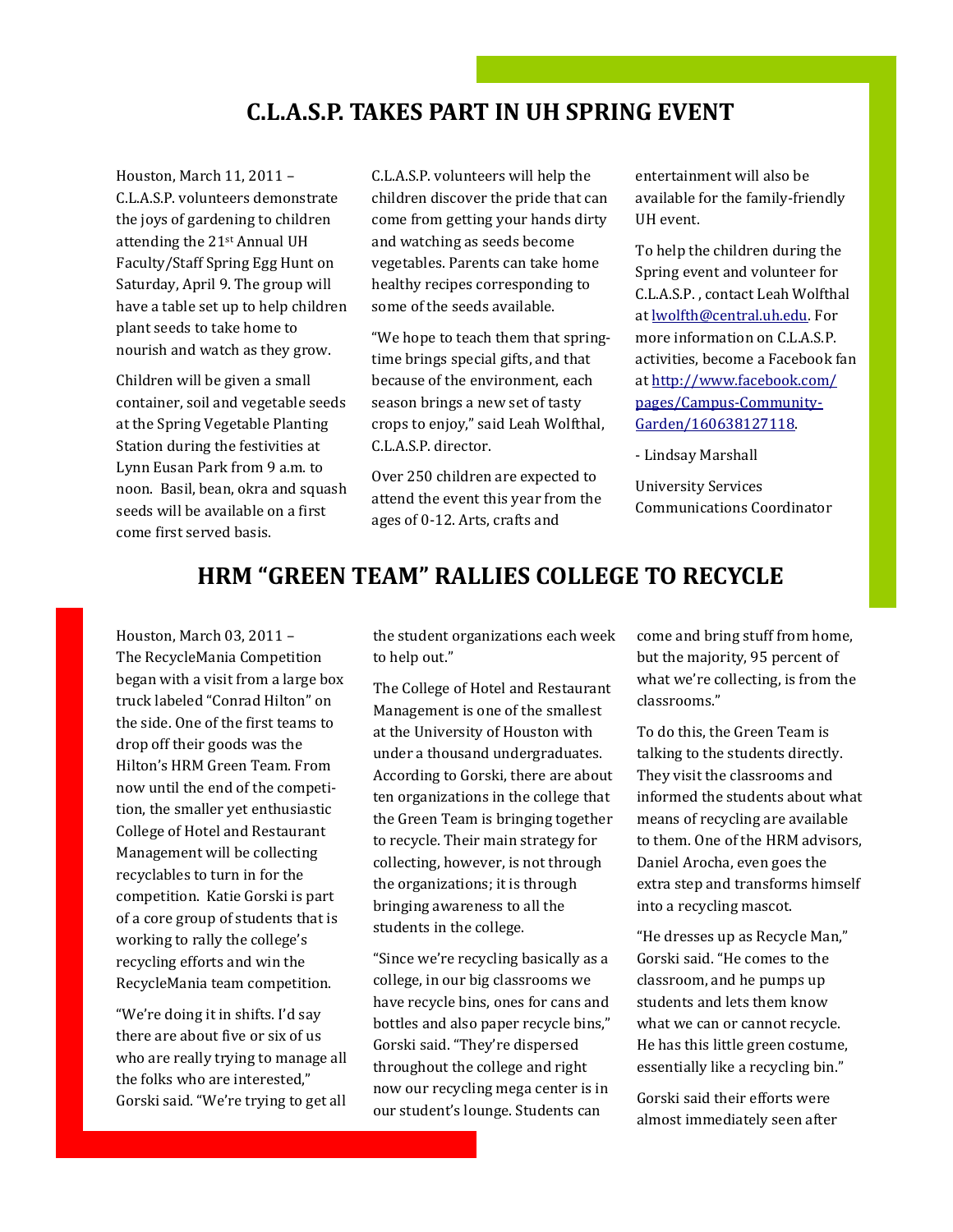talking to students.

"One of my teachers asked me to talk to the class and it's just crazy. Within the week we've noticed the difference in the bins," she said.

Bringing awareness to the students is one of the biggest issues, according to Gorski. Some of the students she talked to were not aware that there are recycling bins.

"People grow up and that's not the mentality they grew up in. Hopefully, we can change that," Gorski said. "I think within the college itself, it's just bringing awareness to help out the environment."

Not only are the students helping

the environment, they are also helping themselves because it is more cost-effective. The Green Team hopes that if students start recycling here, they will start recycling at home and see the advantages it brings. As for the competition between the bigger organizations and the Green Team, Gorski said what they lack in size they make up with their "secret weapon."

April Edition Page 3

"I think there are a few of us that are incredibly passionate on the HRM Green Team and honestly also the amount we produce," Gorski said. "We do have a hotel associated with our college, so we have people

coming in and using our things. I think the sheer amount we have in our college compared to theirs is more. If we just continue the student participation, we can win."

To learn more about Recycle Mania and where each team stands in the competition, visit [www.uh.edu/](http://www.uh.edu/af/recyclemania/) [recyclemania.](http://www.uh.edu/af/recyclemania/)

-Bethel Glumac Green UH Intern



#### **CENTERPOINT ENERGY EASEMENT CLEARING**

Houston, March 1, 2011 –

Starting March 12 through March 19, Center Point Energy will conduct site clearing operations from their transmission line easement on the UH Main Campus. The easement runs along Wheeler Street, from Calhoun Road to Law Residence Hall.

In the past, trees located with transmission line easements were pruned to keep safely away from power lines. However, in 2003, a massive blackout in the Northeast was found to have been caused by the failure of an electrical provider to properly trim trees around their transmission lines. The blackout affected approximately 55 million customers in the Northeast and Midwest U.S. and Ontario, Canada. Due to this event, utility companies across the US re-evaluated their policies for allowable plant material in transmission line easements.

Approximately 80 trees will be cleared during these operations. The trees recently planted from Hurricane Ike Landscape Improvements will not be impacted. Some of the newly planted trees that were part of the Cougar Village housing project will be relocated around campus. Center-Point Energy will donate \$10,000 to the University as a goodwill payment through their Transmission Operation's Tree Replacement Program which promotes the company's 'Right Tree in the Right Place" program. The University will apply the donated funds to purchase new trees to be planted throughout campus.

For more information regarding this project, contact Roger Warner, Landscape Project and Planning Manager at 713-743-9671 or email [rwwarner@central.uh.edu.](mailto:rwwarner@central.uh.edu)

- Cynthia Ramos Executive Administrative Assistant Facilities Management

## **SUBSCRIBE TO GREEN UH**

Green UH now has a List Serv, so you can stay informed about green initiatives on campus. You will receive the latest articles, reminders of upcoming events, Green UH projects and the monthly sustainability newsletter. It's as easy as 1 2 3 to sign up, just go to [http://www.uh.edu/af/](http://www.uh.edu/af/greenUH/listserv.htm) [greenUH/listserv.htm,](http://www.uh.edu/af/greenUH/listserv.htm) enter your name and email, select subscribe and submit.

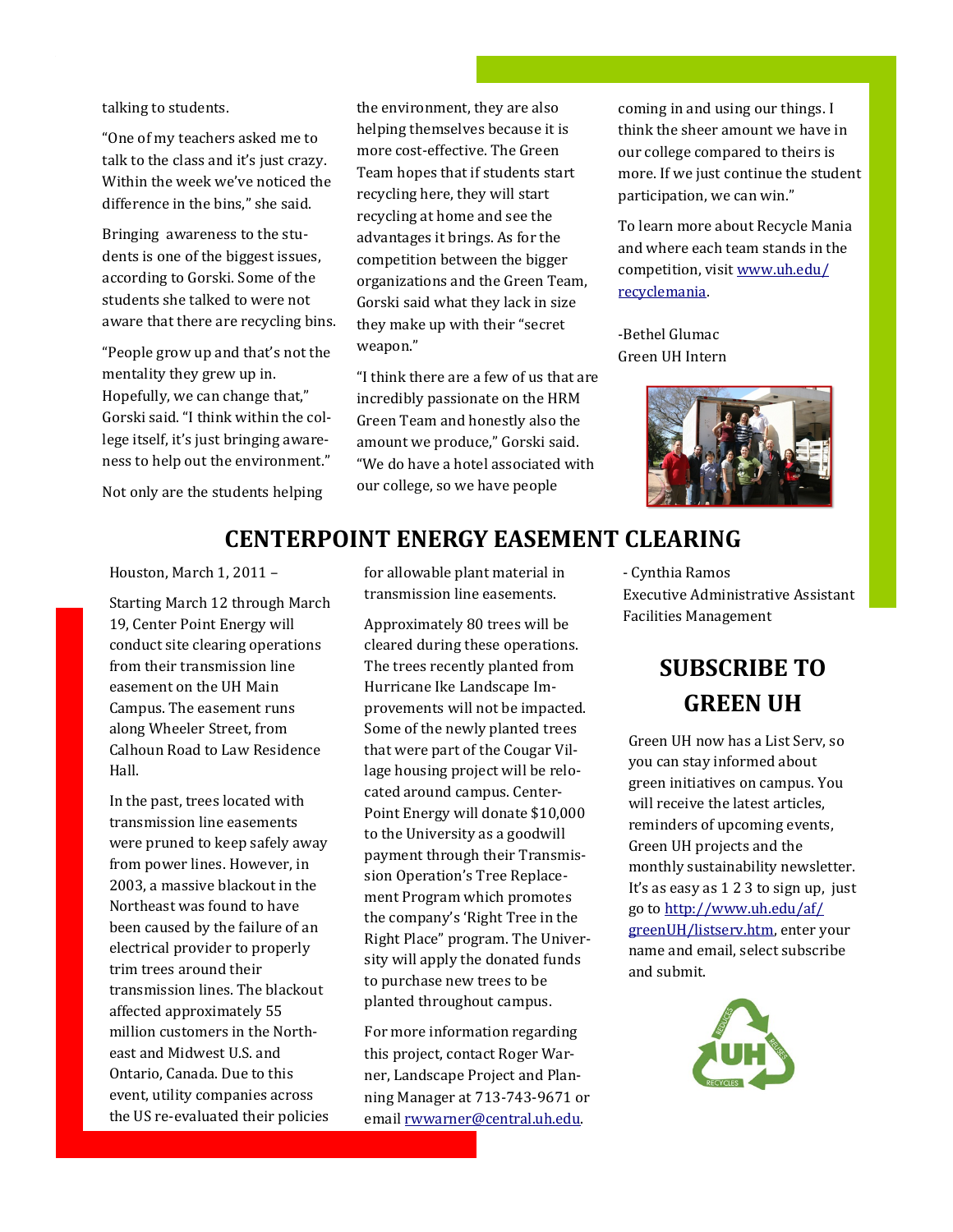#### **UH RECYCLED ART GALLERY**





**"Mr. Roboto"**

**By: Chris Lopez**



**"Recyclable Me" By: Andrew Thai**

**"Stay Puff" By: Kylie DeFrance**

Congratulations to all of the winners of the Recycling Art Contest! We also want to thank everyone who participated in this event. GO COOGS!

# SUSTAINABLE SPOTLIGHT



**Sarah Clouse**

Greeting new gardeners with a smile, teaching yoga by the garden and doing what it takes to maintain the Campus Community Garden with the C.L.A.S.P. team sums up April's Sustainability Person of the Month Sarah Clouse.

A native Houstonian who transferred to UH in August, Clouse wanted to get involved on campus and found the Community Learning Agricultural Sustainability Program (C.L.A.S.P.). After years of working in the retail industry, a growing interest in gardening and a willingness to get involved led her to join

the program in August 2010. Since then she's worked with Leah Wolfthal, C.L.A.S.P. Coordinator, on various community projects at the garden such as Relaxation at the Community Garden Yoga Series and also waters the garden in the mornings.

Clouse hopes that you'll visit her soon and enjoy the Spring Harvest season or join her yoga series at the Community Garden every Friday at 11:45 a.m. For more information on how you can volunteer, visit the CLASP website at [www.uh.edu/green.](http://www.uh.edu/af/greenUH/)